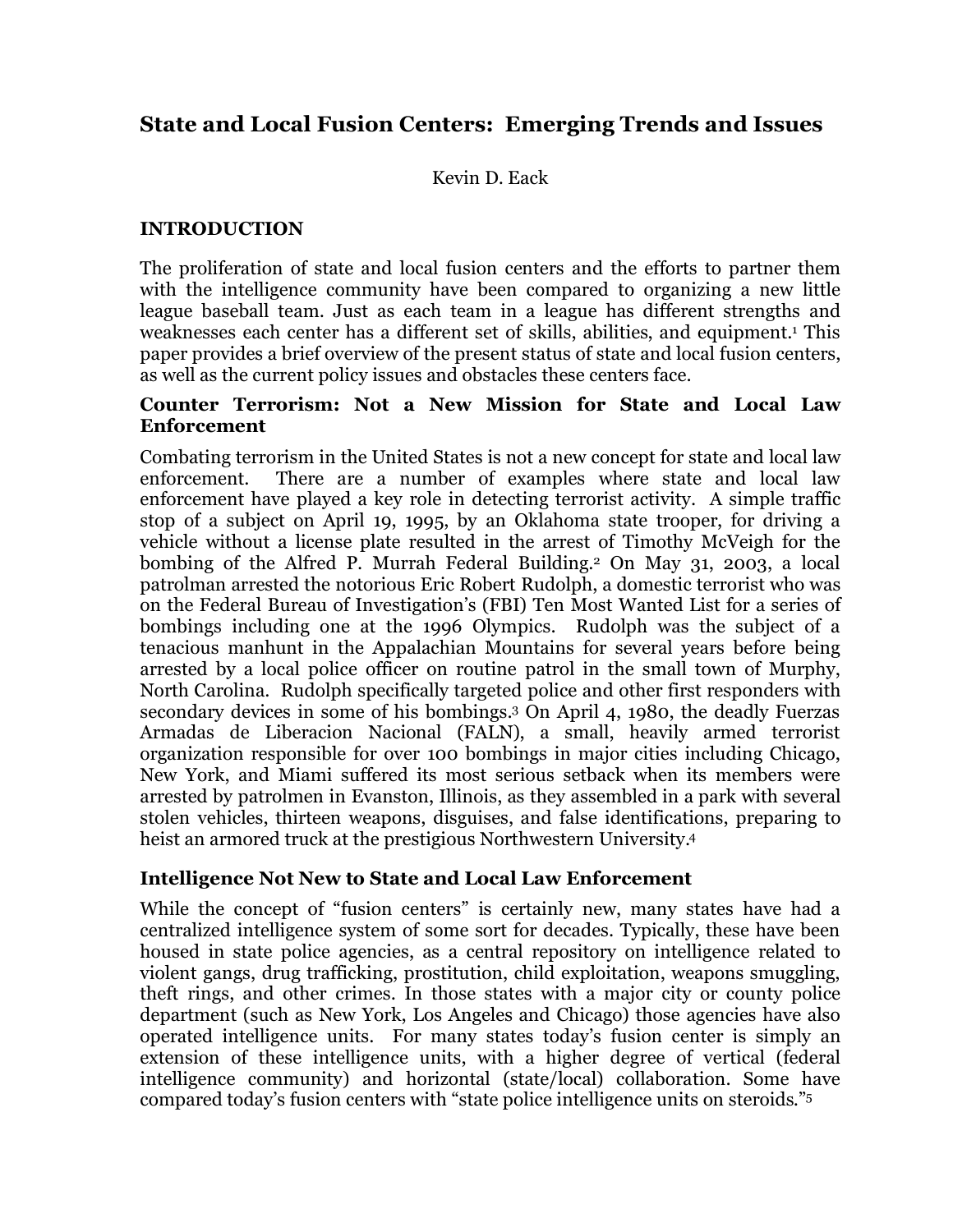What is new is the mission of preventing international terrorist attacks on U.S. soil and law enforcement is adjusting to a new enemy with new methods. Law enforcement organizations are also adjusting to new operational issues that were previously not areas of concern. According to Congressional testimony these include:

- 1. The absence of a cohesive federal strategy regarding information sharing,
- 2. Too many federal information sharing networks, and
- 3. An inability or unwillingness on the part of the Department of Homeland Security (DHS) and the FBI to work effectively together.<sup>6</sup>

One example of an obstacle created by the lack of coordination between DHS and the FBI is security clearances. State and local fusion centers are required to have security clearances in order to receive, analyze, store, and disseminate classified material. Yet, in many cases it is reported the FBI is unwilling to accept those with DHS security clearances. In still other cases, DHS requires verification that someone from a state or major city possesses an FBI clearance through a process where the clearance is "passed" or certified to DHS from the FBI. Such problems can prove frustrating to state and local partners who are doing all they can to perform their role in homeland security.7

Another example is the apparent mission overlap between DHS and the FBI. A primary mission for many state and local fusion centers is collecting, analyzing, and disseminating critical infrastructure data to DHS. Since the creation of the department, DHS has conducted several data calls in order to populate the national critical infrastructure database. It also adopted the Automated Critical Asset Management Systems (ACAMS) system from the Los Angeles Police Department as a nationwide system to manage this data, urging state fusion centers to utilize this system.

Yet the FBI has continued to operate a critical infrastructure protection program of its own, called Infraguard, which is quite popular in some states among the private stakeholders. This presents a number of challenges for state and local fusion centers, which often find they are "caught in the middle," trying to show a cooperative spirit between both agencies while also trying to maintain credibility with their private stakeholders who own, operate, and have a vested interest in protection of critical infrastructure. Some in the private sector complain that the "federal government needs to get its act together" on this important issue soon, as its efforts appear to be disjointed and uncoordinated.8

State and local stakeholders who operate fusion centers are often frustrated with trying to provide the necessary information to both agencies. In order to be effective, fusion centers need to work with both the FBI and DHS; the FBI is a critical partner and DHS provides needed funding. According to one state fusion center commander, "we are anticipating this to be very challenging."9

As a recent Congressional report highlights, the evolution of state and local fusion centers leaves a number of looming issues.10 One issue is that many state and local fusion centers are in some ways less familiar with civil liberties issues and the federal regulations regarding intelligence storage, handling, and dissemination. As a result, more privacy concerns are likely to develop due to unintentional violations of intelligence rules.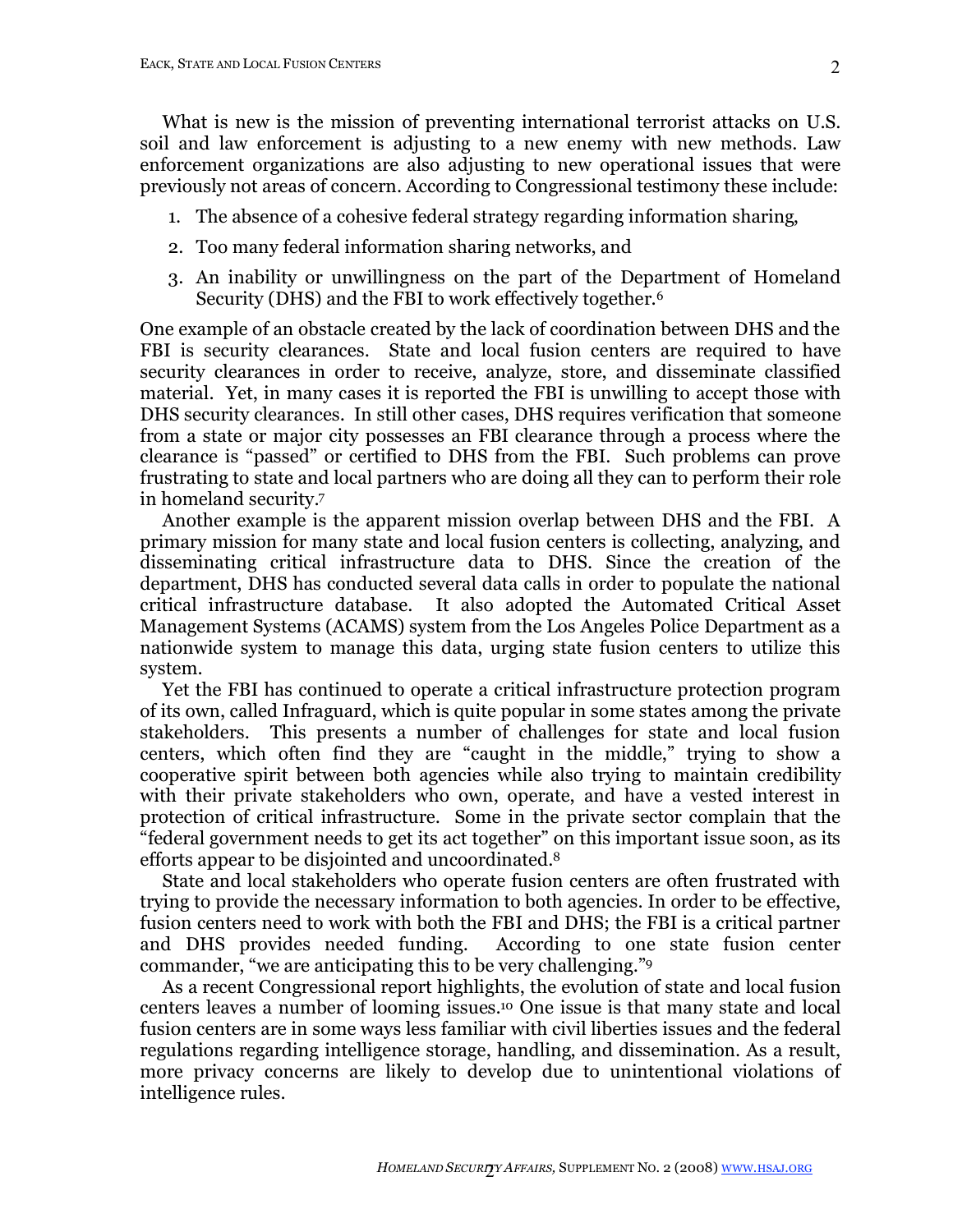Fusion centers also face a number of long-term issues. Congress provided substantial resources to support the DHS grant program in the years following the 9/11 attacks. As time passes, such funding may taper off, leaving insufficient funding for fusion center operations.11 As those who have opened and operated such centers know, while funding sources have varied widely from state to state the majority of states have leveraged homeland security funds for equipment and analysts, subject to certain limitations imposed by DHS.12

One of the most significant issues found in the Congressional research has been the absence of a well-defined long-term role for state and local fusion centers. According to testimony by Eileen Larence, Director of Homeland Security and Justice Issues

The federal government has not clearly articulated the long term role it expects to play in sustaining fusion centers. It is critical for center management to know whether to expect continued federal resources, such as personnel and grant funding, since the federal government, through an information sharing environment, expects to rely on a nationwide network of centers to facilitate information sharing with state and local governments.13

According to Congressional findings, there are currently fifty-eight fusion centers at the state and local level. Forty-three are considered operational, while fifteen are in various stages of development. Nine centers opened shortly after the attacks of September 11, 2001. Thirty-four became operational after January, 2004. At least thirty-four fusion centers report employing federal personnel.14

While many efforts have been made by the federal government to support fusion centers, many fusion center officials report challenges accessing and managing multiple information systems. The FBI's Law Enforcement Online (LEO) system and the DHS Homeland Security Information Network (HSIN) are mentioned prominently in the Congressional reports. These multiple systems are reported to be causing "information overload" at many centers, often with redundant information.15 To compound the problem, DHS continues to change the information-sharing platform, making it a challenge to establish stability among the fusion centers. Initially many fusion centers were operating on the Joint Regional Information Exchange System (JRIES), but then DHS directed they move to the HSIN system. Recent announcements suggest that platform will also soon be changing.16

For many fusion center officials at the state and local level, the single biggest concern is sustainability. Van Godsey, director of the Missouri Information and Analysis Center (MIAC) states it this way:

With this tremendous focus on fusion centers, my concern is sustainability of these centers and the national effort. Currently, any federal funding for fusion centers is located within the federal allocation to the states. The use of these funds is subject to local demands, politics and views that may not always be supportive of the fusion center effort. If the federal government is going to look at the fusion centers and expect minimum capabilities, then I believe there are going to have to be controls to ensure a minimum level of funding.17

Godsey advocates specific line item funding for fusion centers instead of the present method of funding.18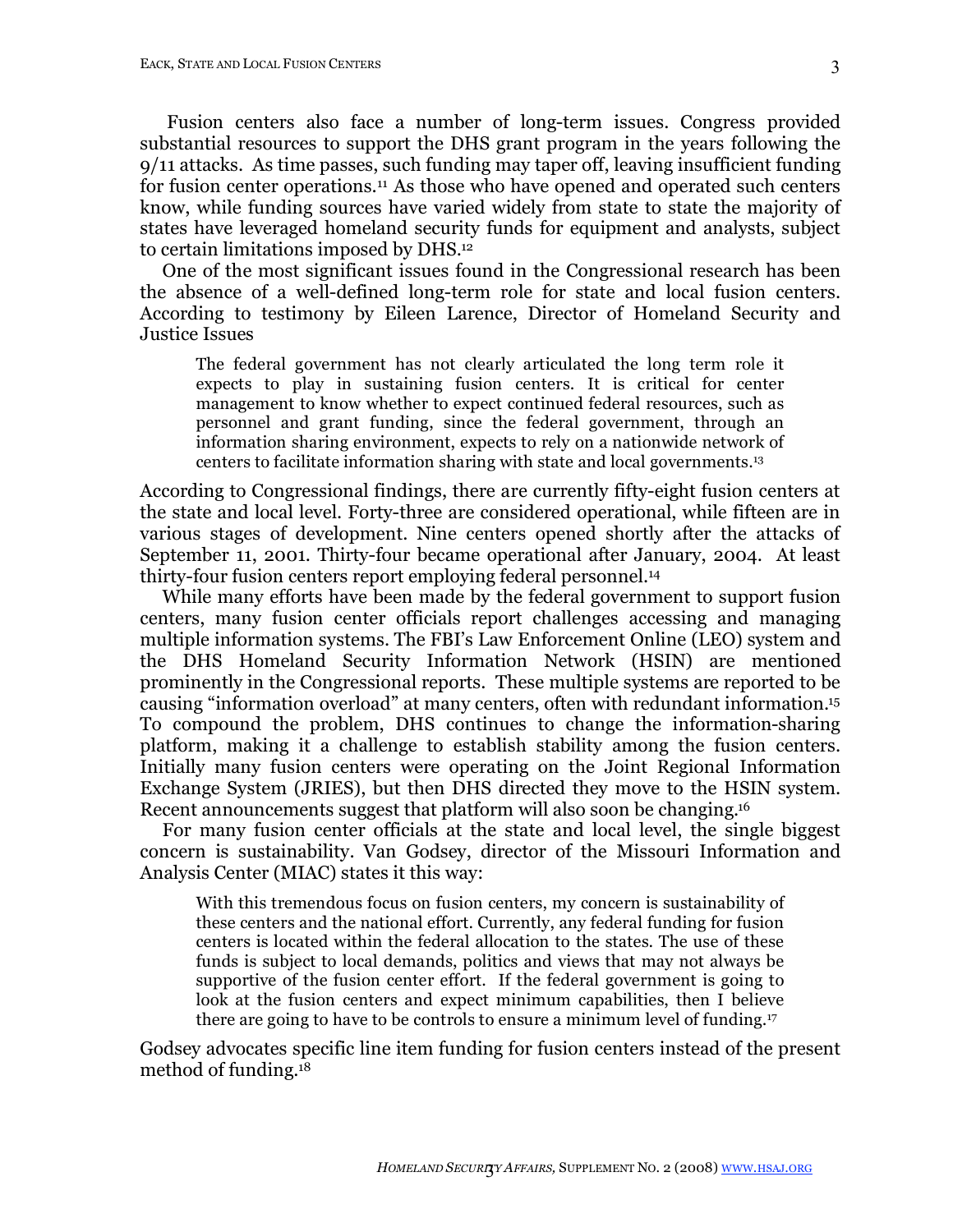As Congressional reports point out, ultimately the federal government needs to make a policy decision about the future of state and local fusion centers. As one report states, a number of questions need to be answered including the following:

- 1. Do fusion centers solve the pre-9/11 information sharing problems, and as such, make Americans safer?
- 2. Can fusion centers work if they aren't part of an integrated philosophy of intelligence and security?
- 3. Who benefits from fusion centers? Who should staff, fund, and oversee them? What role, if any, should fusion centers play in the Intelligence Community (IC)? What role should federal agencies play in fusion centers, to include funding?
- 4. Is some basic level of common standards necessary in order for fusion centers to offer a national benefit? Does the federal government have an integrated national fusion center strategy? How is their performance to be measured?
- 5. Is the current configuration of forty-plus fusion centers, with multiple centers in some states the most efficient way to structure them?19

#### **2007 National Strategy for Information Sharing**

The recent release of the *National Strategy for Information Sharing* in October,2007, certainly supports earlier Congressional findings that more federal leadership with regard to fusion centers is needed.20 Referencing Guideline 2 of the president's December 16, 2006 *Memorandum to Heads of Executive Departments and Agencies,* the strategy calls for a "common framework" to be developed governing the roles and responsibilities between the federal government, state, local, and tribal governments, and private sector entities.21

The strategy also acknowledges the important role of state and local fusion centers as follows: "State and major urban area fusion centers are vital assets critical to sharing information related to terrorism. They will serve as the primary focal points within the State and local environment for the receipt and sharing of terrorismrelated information."22

The strategy also contemplates how state and local fusion centers may scrub and further disseminate classified terrorism-related intelligence to others in the region.

Federal departments and agencies will provide terrorism-related information to State, local and tribal authorities primarily through these fusion centers. Unless specifically prohibited by law, or subject to security classification restrictions, these fusion centers may further customize such information for dissemination to satisfy intra- or inter State needs.<sup>23</sup>

Additionally, the *National Strategy* addresses the important issue of public and private collaboration to protect critical infrastructure. "This Strategy builds on these efforts to adopt an effective framework that ensures a two way flow of timely and actionable security information between public and private partners." It also acknowledges the sensitivity of critical infrastructure information provided by the private sector and the importance of maintaining the confidentiality of such data when it is provided to governmental units.<sup>24</sup>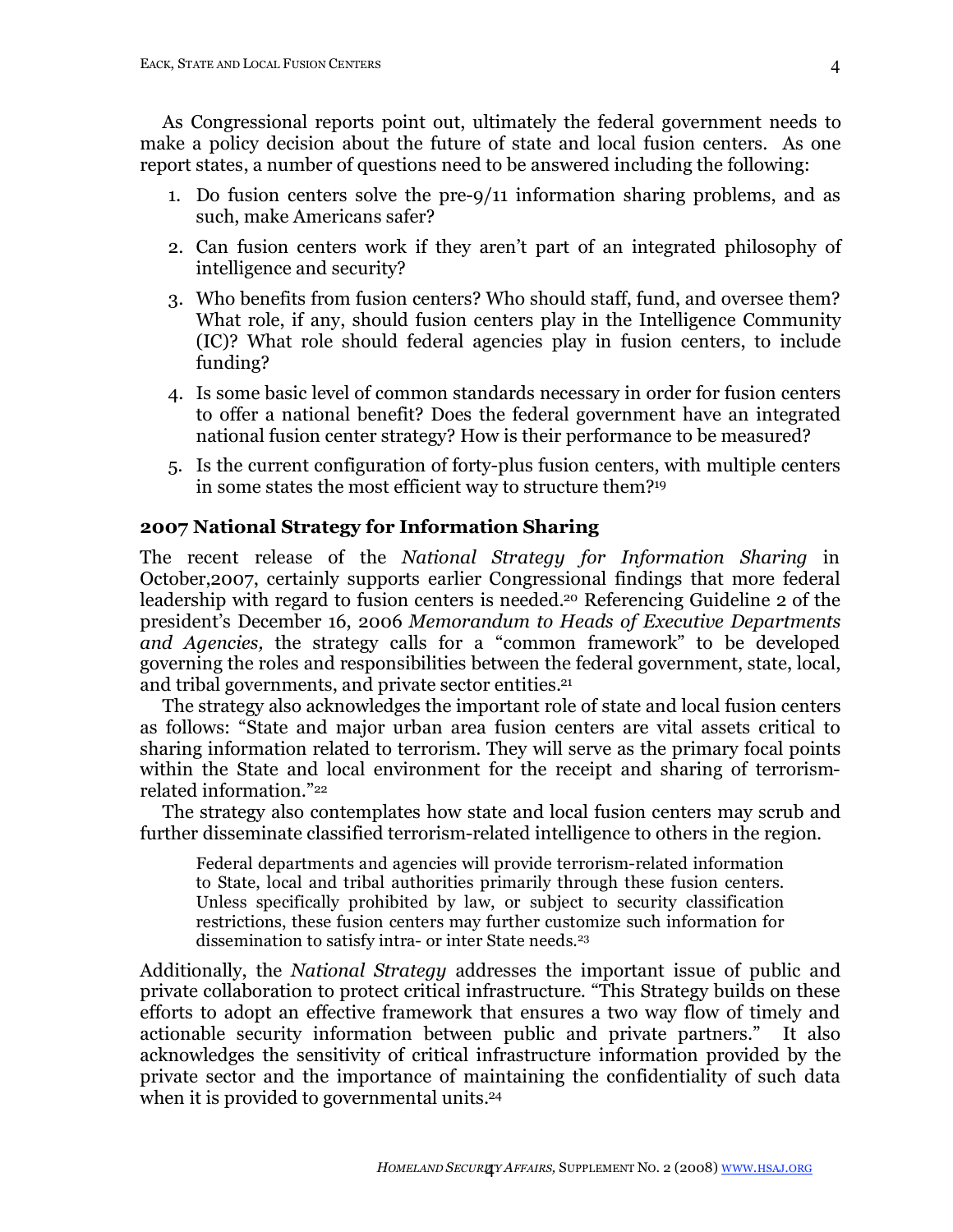#### **CONCLUSION**

 $\overline{a}$ 

With proper support and guidance of state and local fusion centers, one can easily imagine a time when the U.S. has a significantly stronger situational awareness within its borders than we presently have today. To be sure, there are many issues on the road ahead. Staffing, training, intelligence-handling procedures, benchmark capabilities, and sustained funding are among those issues. However, from the perspective of state and local fusion centers, great strides are being made in creating a lasting network across the nation through which terrorism-related threat intelligence can be effectively shared. In some cases that capability extends to "all crimes" and "all hazards." Those in the intelligence community who may have at first doubted these centers would ever play a role in our national security, now see these fusion centers gaining in strength and sophistication. In some cases, these centers are breaking new ground in the use of new and innovative methods for effective intelligence collection, analysis, and dissemination.25 It is important to remember that state and local law enforcement have always had a public safety mission, dating back to the first county sheriffs. Given the tragic events of September 11, 2001, no one should underestimate the resolve and determination of state and local public safety agencies to do their part in keeping Americans safe.

*Inspector Kevin D. Eack is the senior terrorism advisor for the Illinois State Police, in charge of the Office of Counter Terrorism. In this capacity he oversees and coordinates homeland security programs for state and local law enforcement in Illinois. He represents the Illinois State Police on the Illinois Terrorism Task Force (ITTF), serving on the Crisis Response and Prevention Committee. In 2007, he received a master's degree in homeland security studies from the U.S. Naval Postgraduate School's Center for Homeland Defense and Security.*

<sup>1</sup> Matthew M. Johnson, "Number of Databases Bogging Down Fusion Centers," *Congressional Quarterly,* October 9, 2007, www.cq.com. See also General Accounting Office, *Federal Efforts Are Helping to Alleviate Some Challenges Encountered by State and Local Information Fusion Centers, GAO-08-35,* October 2007, http://www.gao.gov/new.items/d0835.pdf.

<sup>2</sup> Trial testimony, http://www.law.umkc.edu/faculty/projects/ftrials/mcveigharrest.html.

<sup>3</sup> Maryanne Vollers, "Lone Wolf, Eric Rudolph: Murder, Myth and the Pursuit of an American Outlaw," (Harper Collins, 2006); see also www.cnn.com/2003/us/05/31/rudolph.main/.

<sup>4</sup> CBS News, April 7, 1980, http: //openweb.tvnews.vanderbilt.edu/1980-4/1980-04-07-CBS-22.html.

<sup>5</sup> Todd Masse and John Rollins, *A Summary of Fusion Centers: Core Issues and Options for Congress* (Congressional Research Service, September 19, 2007).

<sup>6</sup> Johnson, "Number of Databases Bogging Down Fusion Centers." See also GAO, *Federal Efforts Are Helping to Alleviate Some Challenges.*

<sup>7</sup> Interview with Major Monte McKee, Indiana Intelligence Fusion Center, November 26, 2007.

<sup>8</sup> Interview with Michael Crane, co-chair of the Illinois Terrorism Task Force Private Sector Committee, and Vice President and General Counsel for IPC International, a private security firm whose clients include most major malls in the U.S., and those in four other countries, November 26, 2007.